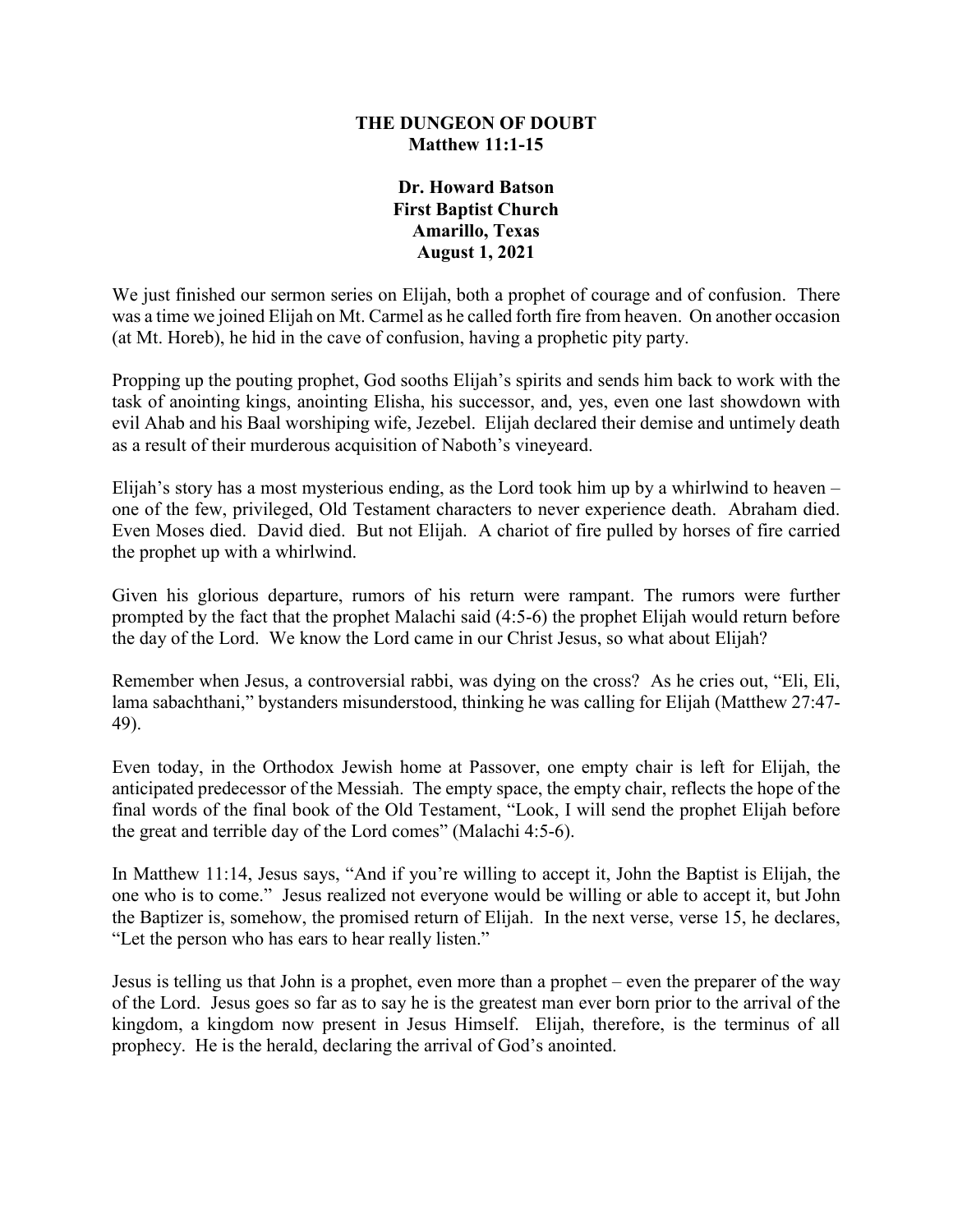Jesus, of course, does not mean that John is the reincarnation of Elijah. That's not necessary. Rather, as Luke 1:17 says, John came "in the spirit and power of Elijah." The similarities of these two prophets are too many to miss.

1. Like Elijah in the desert, John wore his leather garb.

2. Just as Elijah convicted Ahab and Jezebel of their seriousness of their sin, John confronted Herod and his wife, Herodius, with their evil deeds.

3. And today we see that just as Elijah spent some time in the cave of confusion, having a prophetic pity party, John the Baptist sits in the dungeon of doubt, dazed that the very Messiah he has announced has not delivered him.

Having just looked at Elijah, today we focus on the one who comes in the likeness of his spirit. John is another courageous prophet who, sometimes, like Elijah, finds himself dazed by doubt and defeat.

Max Lucado says John the Baptist was a child of the desert – leathery face, tanned skin, clothing of animal skins. What he owned fit in a pouch. His walls were the mountains; his ceiling, the stars.

But not anymore. His frontier is walled out; his horizon, hidden. The stars are memories. The fresh air is all but forgotten. And the stench of the dungeon relentlessly reminds the child of the desert that he is now a captive of the evil king.

John the Baptist – the forerunner of the Christ, the Messiah – a relative of Jesus – the one who cries in the wilderness, "Repent, for the kingdom of heaven is at hand."

But his voice is no longer crying in the wilderness. Now it's crying in the dungeon of doubt.

John got on the king's bad side when he called him on the carpet. King Herod succumbed to the enticements of his brother's wife, Herodius. He divorced his wife and brought his sister-in-law home from Rome. John the Baptist didn't care if he was the king. John pounced on Herod like a desert scorpion, denouncing the marriage for what it was – adultery.

Herod was ready enough to let it go, but not Herodius. This steamy seductress wasn't about to have her social climbing exposed. She told Herod to have John pulled off the speaking circuit and thrown into the dungeon. As Lucado puts it, Herod hemmed and hawed until she whispered and wooed, and Herod gave in.

But that wasn't enough to satisfy her. She had her daughter – beautiful – strut before the king and his generals at a stag party. Herod, who was as easily duped as he was aroused, promised to do anything for the pretty young thing. "Anything. You name it," he drooled. She conferred with her mother, who was waiting in the wings, and returned with her request. "I want John the Baptist's head on a platter."

Herod had promised anything. He knew he had to follow through. Besides, it was more important to save face than it was to save the neck of an eccentric prophet.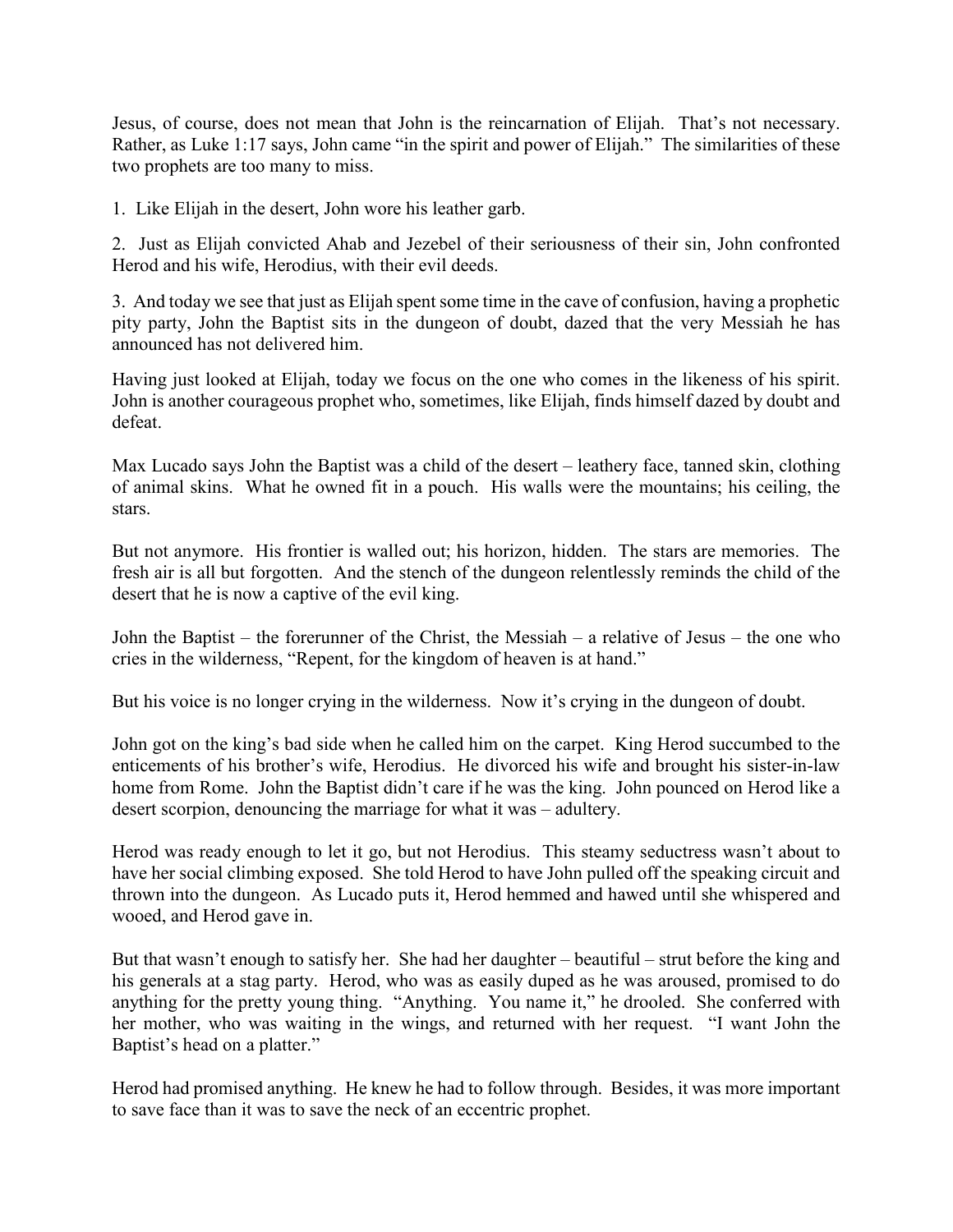John dies because Herod lusts. The good is murdered while the bad smirk. A man of God is killed while a man of passion is winking at his niece.

Is this how God rewards His anointed? Is this how He honors His faithful? Is this how God crowns the chosen – with a dark dungeon and a shiny blade?

The inconsistency was more than John could take. Even before Herod reached his verdict, John was asking the questions. He had to get the question to Jesus. He had to know.

"Jesus, are you really the Messiah."

Look at chapter 11, verse 3. Then John said to Jesus, "Are You the Expected One, or shall we look for someone else?"

I think John has some honest doubts. Psychological reconstructions of a text are always conjectural. But there can be no doubt that John was confused by everything that was happening around him. This is the one who, on the banks of the Jordan, had fearlessly proclaimed the coming of the one who would baptize with fire and whose winnowing fork would separate the chaff to be burned with the unquenchable fire. But Jesus' messianic ministry had not quite measured  $up - at$ least by Israel's standard. Perhaps He wasn't the Messiah after all. Would not a messiah secure the release of his courageous forerunner?

Luke tells us that John sent two of his disciples to inquire of Jesus. So they asked, "Are you the Coming One, or should we expect someone else?" This is a text that echoes the verses of Isaiah 59:20 – "And a Redeemer will come to Zion," and Psalm 118:26 – "Blessed is He who comes in the name of the Lord."

How could one who had the highest view of Jesus – seeing Him as the Lamb of God who takes away the sins of the world – now question Jesus?

Because he's languishing in doubt. He's languishing in prison.

How could Jesus, who had promised to free the prisoners (Luke 4:18) not even get John out of jail? Why were there no imminent signs of the judgment of the wicked that had been predicted by John in 3:10? In fact, Jesus' messiahship so little resembled the political and military program of the liberation that Israel had anticipated that John begins to have his doubts.

John has some unmet expectations. John is in trouble, and Jesus is conducting business as usual. Is this what messiahs do when trouble comes? Is this what God does when His followers are in a bind?

Jesus' silence was enough to chisel a leak in the dam of John's belief. "Are you the one, or have I been following the wrong Lord?"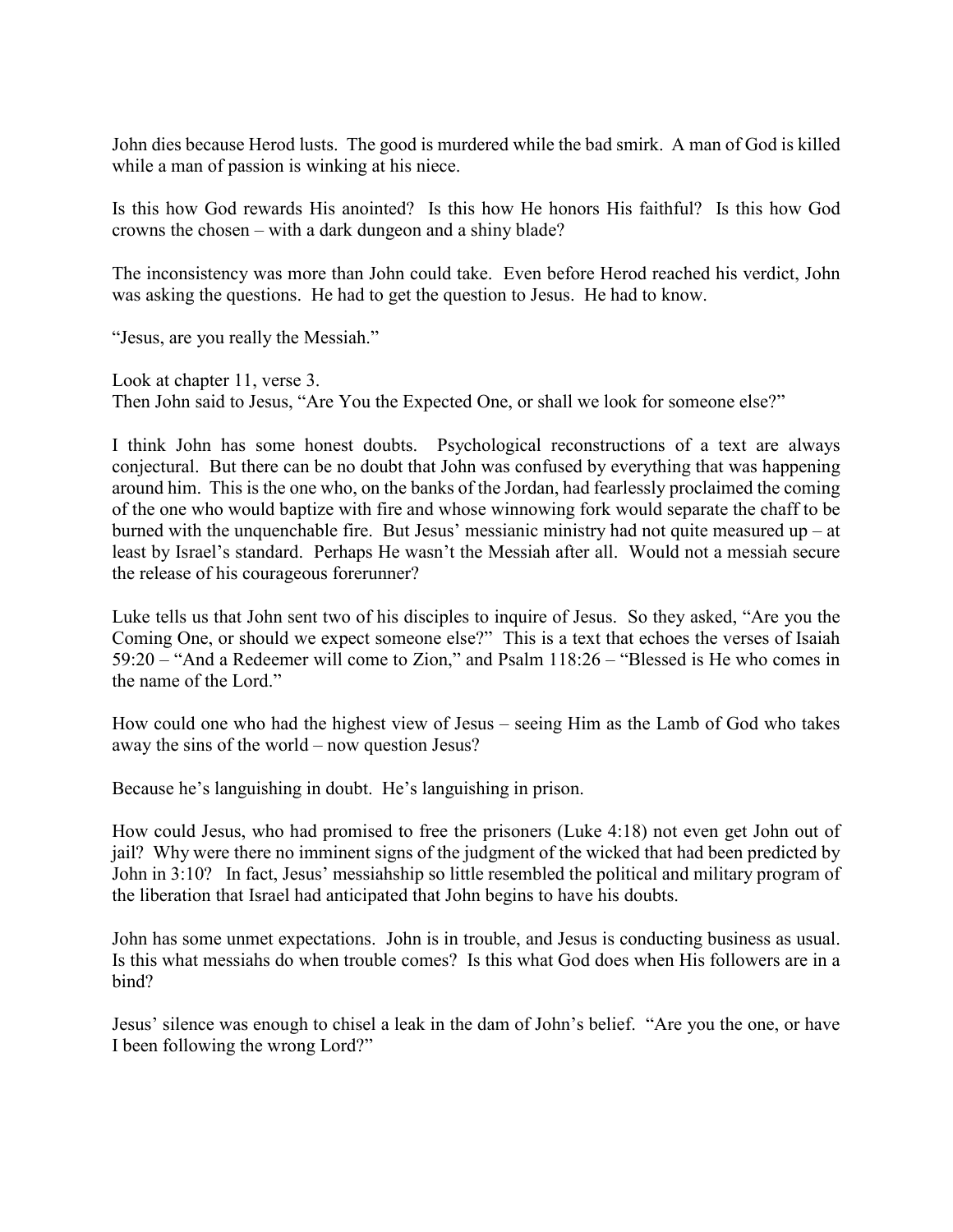We've all been right there with John in the dungeon of doubt. If God is so good, then why do we hurt so badly? If God is really there, then why am I here? What did I ever do to deserve this? Did God forget me this time? Why, why are the righteous persecuted?

A dear widow woman in Cleveland feels that way.

**I'm sitting alone tonight thinking that suicide would be easier than living, now that my husband has died. It has been 14 months since Ed's sudden death. He was 55.**

**We were married 37 years and did everything together. Ed's funeral was the biggest the town had ever seen. But where are all those people now? The couples we socialized with for years have dropped me like a hot potato. Don't they realize that I'm still the same person, only now I don't have Ed?**

**I joined a golf club. I volunteer one day a week at the hospital. But in the lonely hours I wonder what is the matter with me that no one invites me anywhere.**

## **I'm ready to give up. (Ann Landers, Wednesday, October 18, 1989)**

We know that feeling – the feeling of John the Baptist, the feeling of the widow from Cleveland – the feeling that we discover in the dungeon of doubt.

If Jesus is the Christ, the Messiah – then why? Why are we confined? Why are we downtrodden? Why are we pressed from every side? Why does hardship mount upon hardship, sickness upon sickness, tragedy upon tragedy?

"Jesus, are you really the Messiah, or are we supposed to be looking for someone else?"

Notice Jesus' answer in verse 4. Jesus sends the inquirers back to John with instructions to tell him what they are hearing and seeing. It is up to John to grasp the appropriate messianic implications. Faith is always our own personal response and can never be the mere mechanical repetition of what has been said to us, what has been taught to us. Jesus' allusion comes from Isaiah 29, Isaiah 35, and Isaiah 61. It corresponds to the ministry of Jesus in Matthew 8 and 9 – curing the blind, the lame, the deaf – helping the poor, who are those who fully realize their spiritual poverty. Those who take no offense at Jesus' messianic activity and accept Him for who He is are said to be blessed.

Jesus knew His mission. He knew He had been sent by the Father. John's doubts do not make Jesus insecure. And He knew John would recognize the words of Scripture fulfilled.

Some of you this morning are in that dungeon of doubt. You're right there with John the Baptist. You're right there with the widow from Cleveland. If the Gospel is really true, then why do I hurt so badly, and why is life so empty, null and void?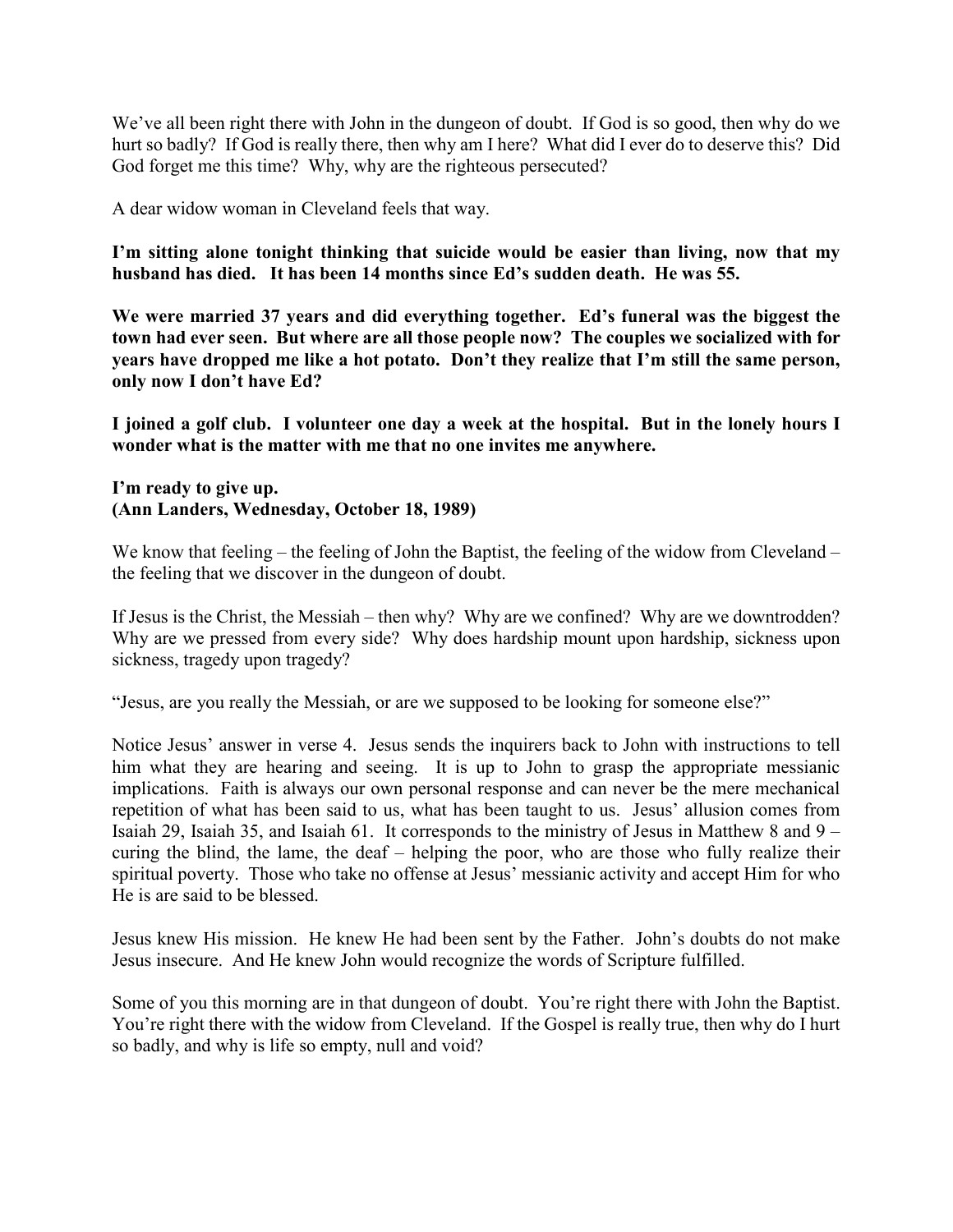Our doubts, just like John's doubts, do not change who Jesus is. He is the Son of God, the Holy One of Israel, the only Begotten of the Father. And, like John the Baptist, we want to place our own expectations on when and how Jesus ought to act in our lives. And when, by our own reed of measure, He doesn't rescue us as we think He ought, we begin to ponder – to wonder. "Is He really the Messiah?"

It's okay to be there in the dungeon of doubt. John was there. Most of us, at some time in our life, will be there. In fact, I think it's incredibly interesting how Jesus responds to John.

## Look at verse 7.

As John's disciples were leaving, Jesus began to speak to the crowd about John. "What did you go out into the desert to see? A reed swayed by the wind? If not, what did you go out to see? A man dressed in fine clothes? No, those who wear fine clothes are in kings' palaces. Then what did you go out to see? A prophet? Yes, I tell you, and more than a prophet. This is the one about whom it is written, 'I will send my messenger ahead of you who will prepare Your way before You."

John's followers returned to their rabbi to report Jesus' words. But their question had been posed in a public gathering. If doubts occurred about Jesus then, naturally, there would be questions about John's role as well, especially now if he could be thought to have changed his views of Jesus. Jesus assures the crowd of the legitimacy of John's prophetic ministry. John was not just a prophet, but the last in a series of prophets who prepared the way for Messiah and brought the old Covenant area to its culmination. John, himself, was still the threshold of the coming Kingdom of God.

Rather than disparaging John the Baptist, Jesus says in verse 11, "To tell you the truth, among those born of women there has not arisen anyone greater than John the Baptist; yet he who is least in the kingdom of heaven is greater than John. From the days of John the Baptist until now the kingdom of heaven suffers violence, and violent men take it by force."

Ever since the days of John the Baptist, the kingdom of heaven has been under assault by violent men who were trying to overcome it by force. Despite all the blessings that we might expect with the presence of the Messiah, even in John's day there is opposition, there is battle, there is suffering, there is pain. John is arrested by Herod. The Jewish teachers are increasingly opposing Jesus, and people are growing more and more discontented with Jesus' refusal to promote their political revolution.

Yes, Jesus is the Messiah. But until the complete fulfillment of the Kingdom of God, even the Messiah suffers.

No – especially the Messiah suffers.

It is not God who brings the suffering. It is the enemies themselves – the powers of darkness, chief among them Satan.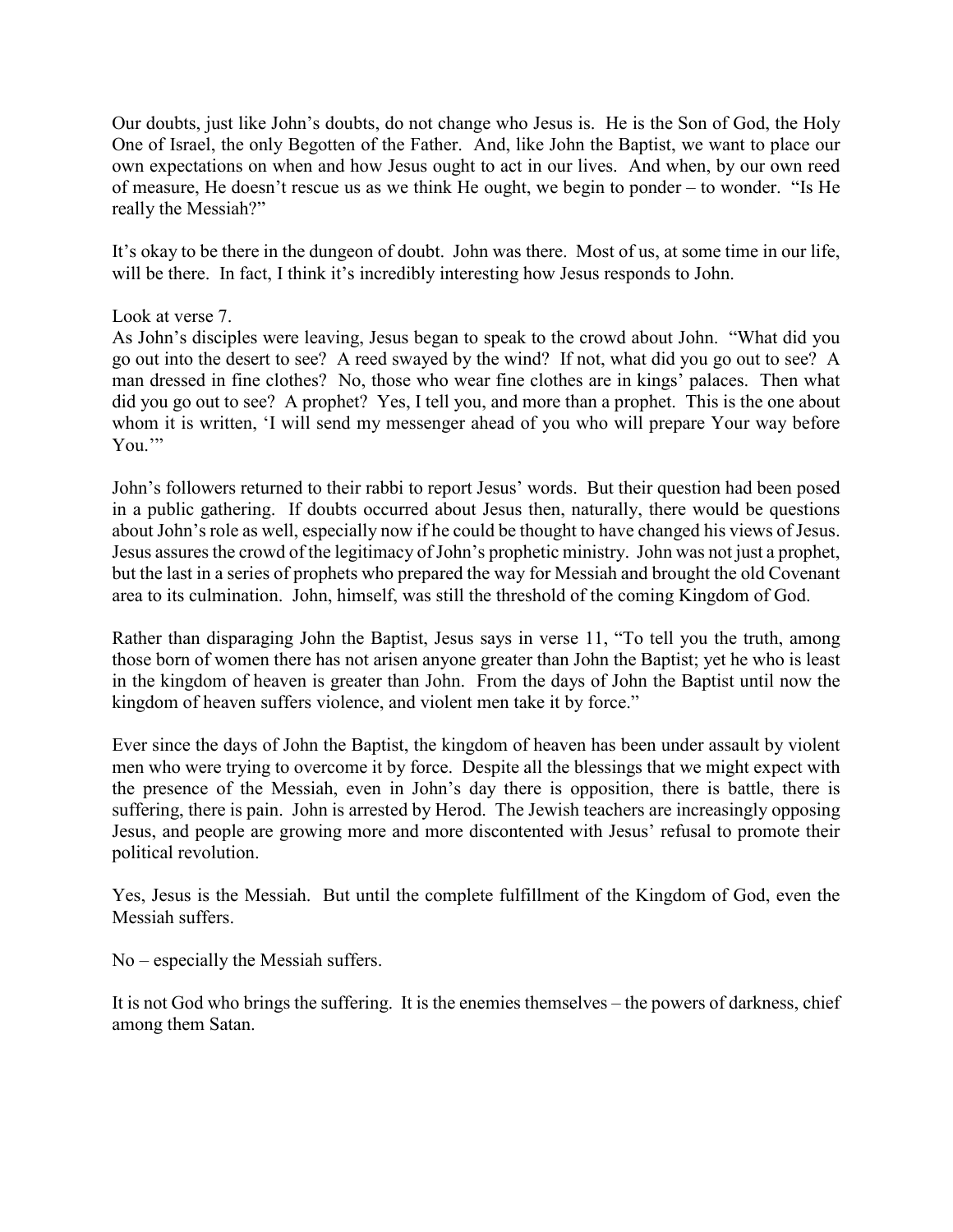God never promises that His people will not suffer. If we are going to follow the chief one who suffered – the Messiah – we, too, must expect to continue to live in the harsh and broken world ripped apart by the power of sin. God's perfect creation gone awry because of man's disobedience.

There is a reason that the great hymns of the church have endured – in some cases for hundreds of years. They are not based on joyful jingles that tickle our ears. Rather, they are based on solid theological truth.

There is one written in 1824. "Jesus, I My Cross Have Taken." The music was arranged from Mozart. Absorb, if you dare, the truth of these incredible words. John might well want to sing this hymn while he's in the dungeon of doubt, awaiting execution by Herod.

**Jesus, I my cross have taken, All to leave, and follow Thee; Naked, poor, despised, forsaken, Thou, from hence, my all shalt be; Perish every fond ambition, All I've sought and hoped and known; Yet how rich is my condition: God and heaven are still my own!**

**Go, then, earthly fame and treasure! Come disaster, scorn and pain! In Thy service, pain is pleasure; With Thy favor, loss is gain; I have called Thee "Abba, Father"; I have stayed my heart on Thee. Storms may howl and clouds may gather; All must work for good to me.**

This message is different from the "something good is going to happen to you" that we hear so often in modern music. It may even be unpalatable to our modern world. But it's biblically accurate. And you can build a rock-solid foundation of faith on it. With it, you can cope with whatever life throws at you – even when God makes absolutely no sense. As the Psalmist would say, it will hold you when you walk through the valley of the shadow of death, because you don't even have to fear evil. Life can never take us by surprise again, as James Dobson says. Everything is committed to Him, whether we understand the circumstances or not, whether we're confused, like John, or whether it's crystal-clear. With a well-fortified faith, the "awesome why" loses its scary significance. It's not our responsibility to explain what God is allowing to happen in our lives. He has not yet provided enough information for us to figure it out. We're in the dungeon of doubt. Instead, we're simply asked to turn loose and to let God be God. Therein lies the secret to the "peace that transcends all understanding."

Some of you here are in the throes of divorce. To you I say, "He is the Messiah." Some of you have just received news of cancer. To you I say, "He's still the Messiah." Some of you have experienced the tragedy, the loss of death. I say to you, "He is still the Messiah." Some of you